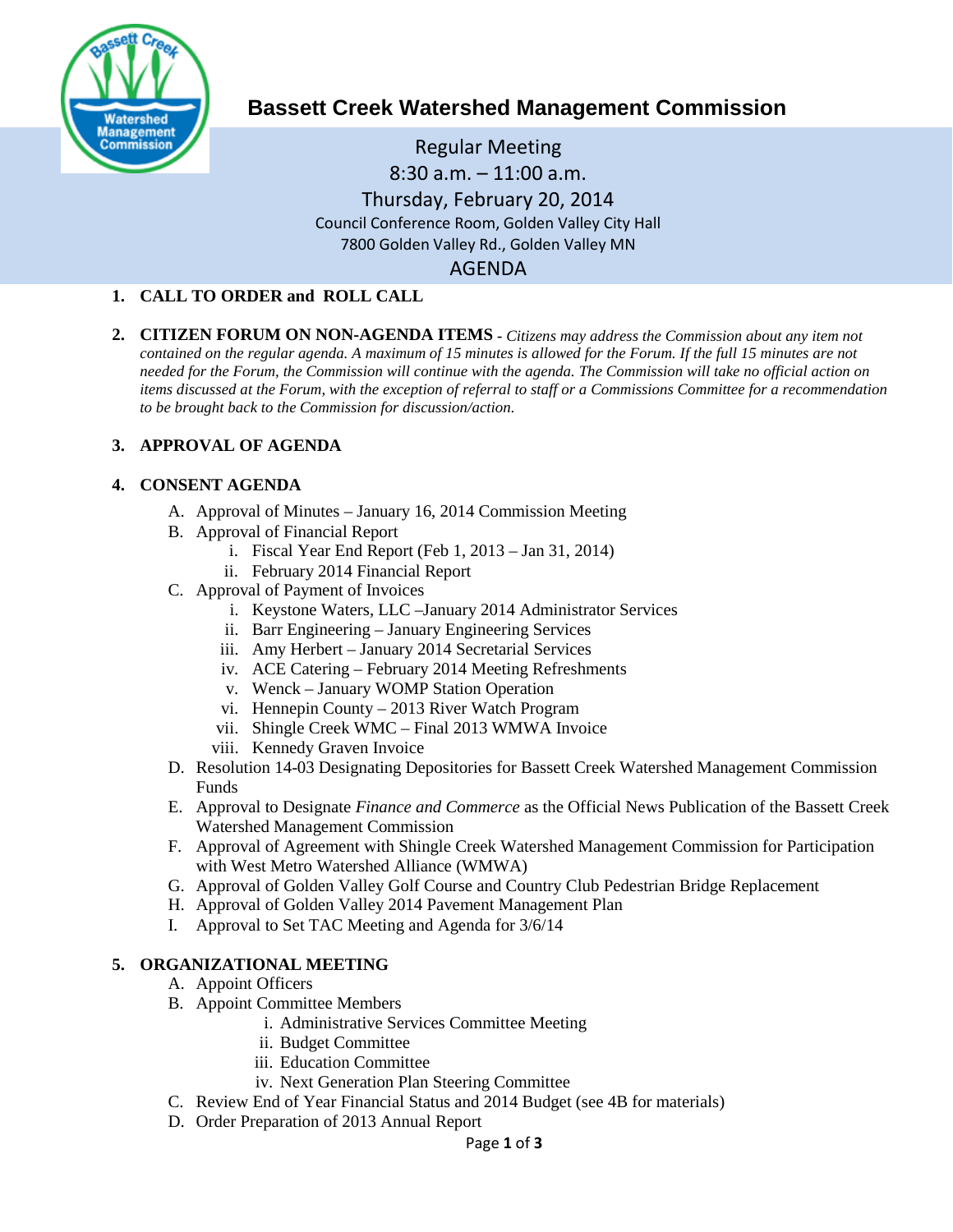E. Discuss Holding Brief XP-SWMM Tutorial at Future Commission Meeting

## **6. NEW BUSINESS**

- A. Review Draft Feasibility Report for 2015 Bassett Creek Main Stem Restoration Project (2015CR) (Appendices online)
- B. Approval of Commission Engineer to Formally Review and Comment on Feasibility Studies of Commission Projects
- C. Order Submittal of Major Plan Amendment to BWSR
- D. Decide on Participation in 2014 Education and Outreach Events
- E. Discuss Recognition of Volunteers
- F. Consider Participating in 2014 West Metro Region Watersheds NEMO (Non-Point Education for Municipal Officials) Program
- G. Consider Request for Financial Support of Annual Children's Water Festival

## **7. OLD BUSINESS**

- A. Consider Funding Options for XP-SWMM Phase II
- B. Update on Next Generation Plan Development
	- i. 1/27/14 Plan Steering Committee Meeting Notes
- C. Update on Medicine Lake Water Level Issue
	- i. Guest Column in 1/30/14 Plymouth Sun Sailor
	- ii. Draft Agenda for 3/4/14 Stakeholder Meeting
- D. Consider Distributing Joint Powers Amendment for Official Signatures
- E. Update on Watershed Map Project

## **8. COMMUNICATIONS**

- A. Administrator's Report
- B. Chair
- C. Commissioners
- D. Committees
- E. Legal Counsel
- F. Engineer
	- i. Final report for 2012 Clean Water Fund Grant
	- ii. Commission Comments on Draft 2014 Impaired Waters List

#### **9. INFORMATION ONLY (Information online only)**

- A. 2013 River Watch Report
- B. Golden Valley City News water articles pages 5 and 7 <http://www.goldenvalleymn.gov/news/publications/citynews/index.php>
- C. WCA Notices of Decision, Plymouth
- D. Grant Tracking Summary and Spreadsheet
- E. Mississippi River Forum 2/21/14 <http://www.nps.gov/miss/naturescience/riverforum.htm>
- F. 2014 Watershed Summit 2/22/14
- G. January 2014 WMWA Meeting Minutes
- H. February Water Links WMWA Newsletter <http://content.govdelivery.com/accounts/MNHENNE/bulletins/a3020a>
- I. BWSR Request for Comments on "One Watershed One Plan" by 2/28/14

#### **10. ADJOURNMENT**

#### **Upcoming Meetings**